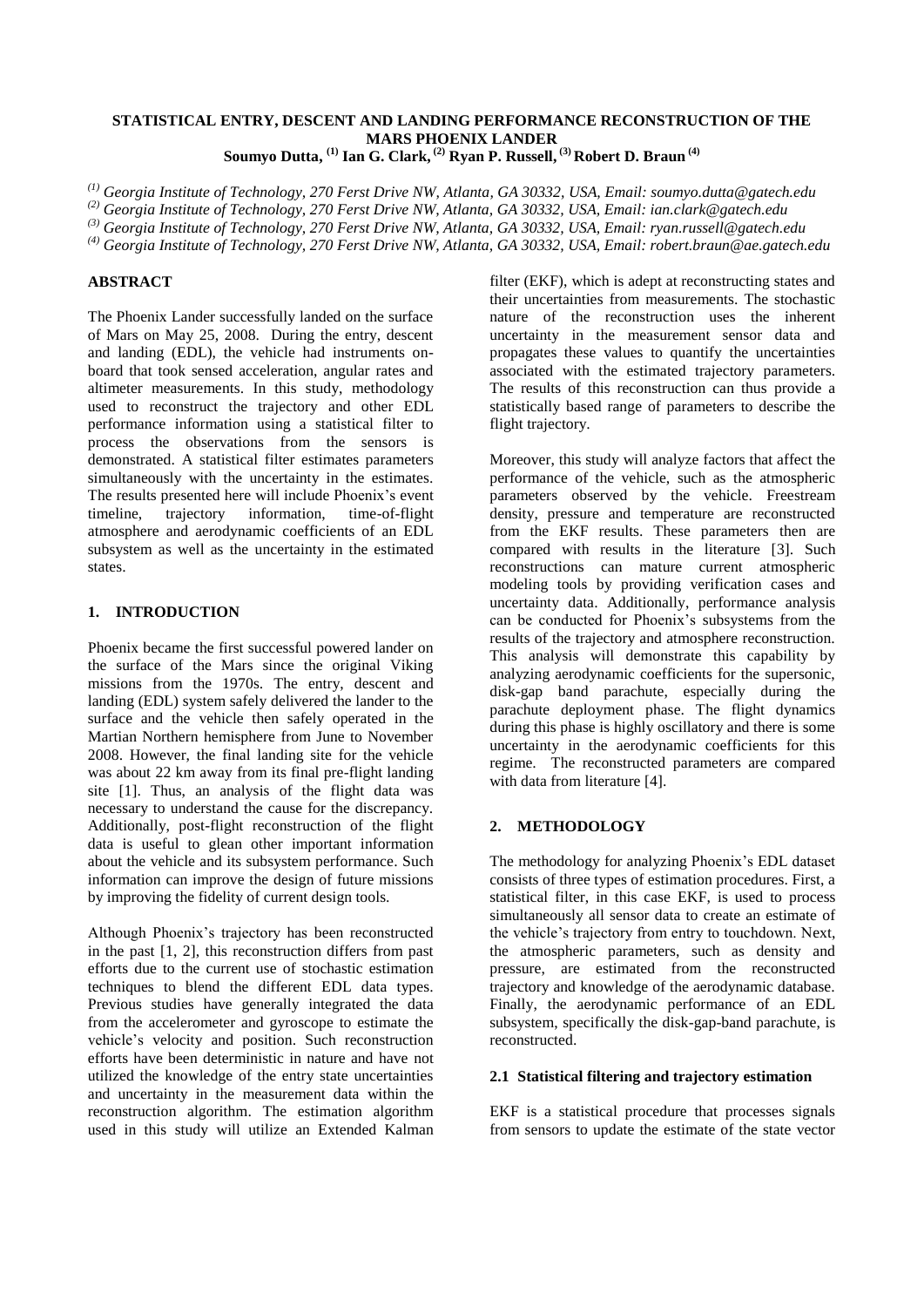of interest. Moreover, the filter assumes that the measurements and the state variables can be described as a Gaussian distribution. In the case of EDL performance reconstruction, the state variables are trajectory variables in the form of position, velocity and attitude states. The measurements in the Phoenix EDL dataset consist of inertial measurement unit (IMU) data from accelerometer and gyroscope and information from the on-board radar altimeter. [Fig. 1](#page-1-0) describes the process.



<span id="page-1-0"></span>Fig. 1. Flow diagram of the statistical EDL parameter reconstruction process.

The EKF propagates the state variable simultaneously with the state uncertainty. This state estimate is affected by the uncertainty in the process (which consists of the uncertainty in the IMU data) and the uncertainty in the sensor data. The reader can find a detailed description of how the EKF was applied to an EDL dataset in Dutta et al. [\[5\]](#page-6-4).

Additionally, it should be noted that the filter can process the sensor measurements from atmospheric entry down to the ground (forward run) or from the ground up to the top of the atmosphere (backward run). The forward pass starts its estimate from an initial state and covariance is usually provided by means independent of the EDL trajectory reconstruction process. Usually, this independent means consists of the final orbital determination and navigation result of the spacecraft prior to atmospheric entry. In addition, the forward run is conducted in a chronological manner in the order the events actually occurred. The backwards run has the advantage of starting at a smaller uncertainty value as it begins from the end of the forward estimate. For this reconstruction, both methods are used and a Fraser-Potter smoothing algorithm is used to reconcile the two estimates.

In addition, other statistical estimation techniques can improve the estimate of the uncertainties. Previous studies have shown that the EKF is able to estimate the state variables reasonably well, but the estimate of the uncertainties can be improved using higher order filters such as the Unscented Kalman filter (UKF) or second<br>order Kalman filters (SOKF) [6]. The estimation Kalman filters (SOKF) [\[6\]](#page-6-5). The estimation algorithm shown in [Fig. 1](#page-1-0) would have to be modified to use the higher order filters. The current analysis will be extended in the future to utilize the capabilities of filters like the UKF and SOKF.

#### **2.2 Atmospheric reconstruction**

Atmospheric parameters, such as freestream density, pressure and temperature, can be reconstructed for Phoenix's EDL trajectory. The dataset used in the atmospheric reconstruction is the sensed acceleration measurements in the axial direction  $(a_x)$ . Freestream density  $(\rho_{\infty})$  is estimated from this dataset by having knowledge of the aerodynamic characteristics of the vehicle and an estimate of the vehicle's freestream velocity  $(V_\infty)$ . The axial force coefficient  $(C_A)$  then is used to calculate the freestream density as seen in Eq. 1. However, uncertainties in the aerodynamics cannot be separated from the atmospheric uncertainties, since one usually assumes a perfect knowledge of the aerodynamic characteristics to use Eq. 1. This shortcoming can be overcome when static pressure data from the aeroshell can be blended with other EDL sensor data during reconstruction. See Dutta et al. [\[5\]](#page-6-4) for a description of such atmosphere reconstruction. On-board pressure data was not available for Phoenix; thus, atmosphere estimation is restricted to using Eq. 1.

$$
\rho_{\infty} = \frac{2ma_x}{C_A V_{\infty}^2 S} \tag{1}
$$

However, the upcoming Mars Science Laboratory mission will have pressure measurement instruments on its aeroshell that will allow direct measurement of the freestream pressure [\[7\]](#page-6-6); thus, atmospheric parameters can be reconstructed without the assumption of perfect knowledge of the aerodynamics.

As described later in the results section, the density reconstruction using knowledge from the aerodynamic database is normally done for the flight regime before parachute deployment. There is usually more uncertainty in the aerodynamic parameters once the vehicle has deployed a parachute. Thus, the density after parachute deployment is estimated using some form of an exponential atmosphere expression where the constants are set using either the surface measurements or a regression fit of the reconstructed density prior to the parachute deployment.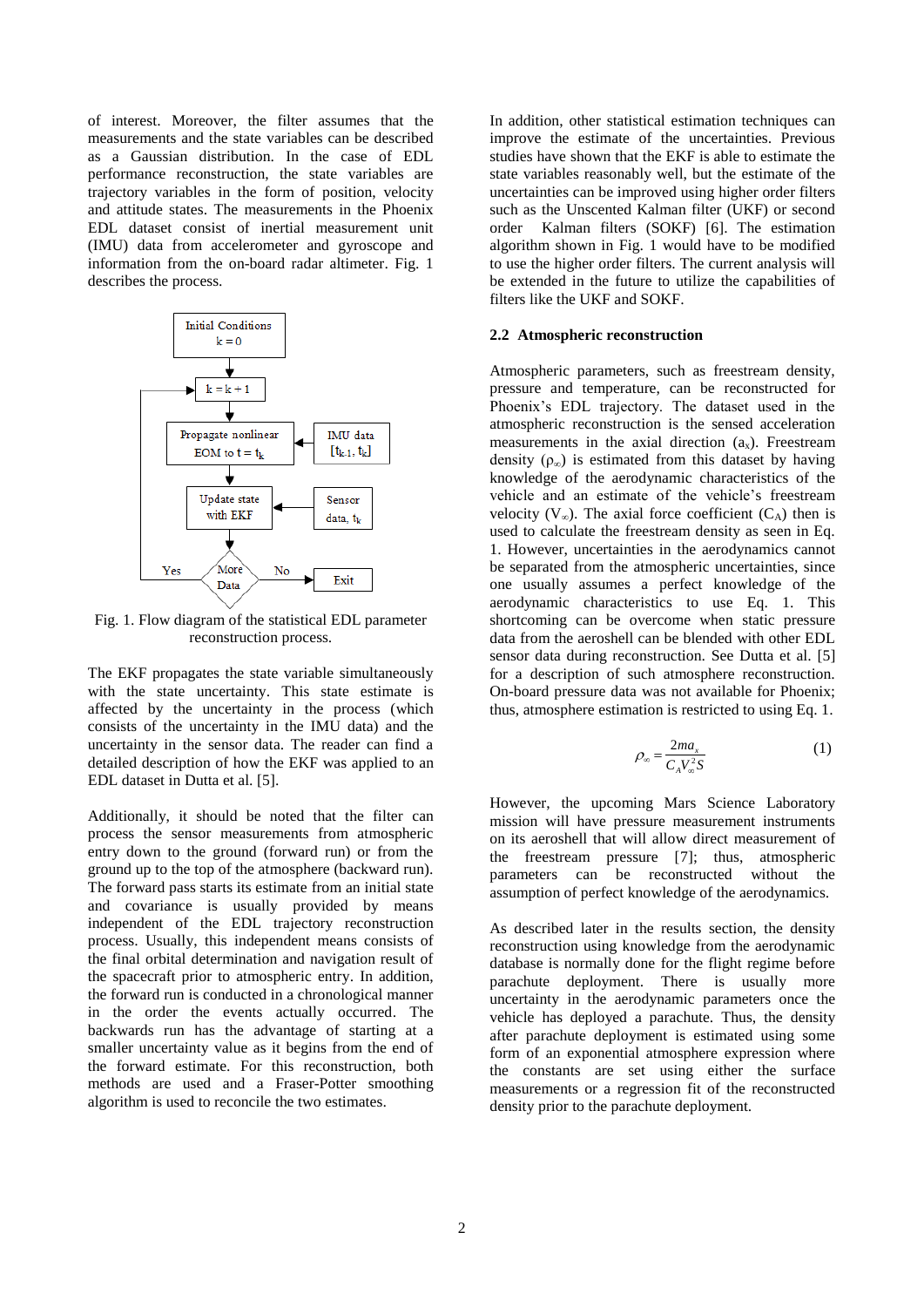Additionally, Phoenix made atmospheric measurements shortly after it landed using meteorological station equipment on-board the lander [\[8\]](#page-6-7). Although these measurements do not exactly correspond with the timeline of the EDL events and measurements, these independent density, temperature and pressure measurements can be used to compare the estimated atmospheric values at the surface.

Moreover, the independent atmospheric measurements are crucial for the reconstruction of freestream pressure  $(P<sub>∞</sub>)$  and temperature  $(T<sub>∞</sub>)$ . Pressure is reconstructed using the hydrostatic equation as shown in Eq. 2. However, the equation has to be integrated from a reference pressure value. Using an arbitrary low value of pressure at the top of the atmosphere can lead to a bias error [\[9\]](#page-6-8). Thus, a surface pressure measurement (e.g. from the lander's meteorological station shortly after landing) can serve as the integration constant. The temperature, if needed, can then be reconstructed using the perfect gas law. For the temperature calculations, the gas constant can be held constant without affecting the results tremendously as seen in Withers et al. [\[9\]](#page-6-8). Note that the hydrostatic equation and perfect gas law is valid in the continuum region of the atmosphere that might not be applicable for high altitudes, especially for Mars where the atmosphere is thin.

$$
\frac{dP_{\infty}}{dh} = -\rho_{\infty} g \tag{2}
$$

#### **2.3 Parachute performance analysis**

The drag coefficient for the vehicle  $(C_D)$  after parachute deployment and before lander separation is a combination of the drag from the parachute (traditionally referred as  $C_{D0}$ ) and drag from the entry body itself (C<sub>Dbody</sub>). Prior to heatshield jettison, the drag from the body can be safely assumed to be the drag value coefficient from the aerodynamic database (such as the one provided in [\[10\]](#page-6-9)). However, after the heatshield jettison, the drag from the body is not the same as the values from the aerodynamic database that assumes that the body has the geometry of a 70-degree spherecone. Nevertheless, Blanchard [\[2\]](#page-6-1) provides a drag coefficient value of 1.1 for the body after leg deployment and prior to lander separation.

It can be argued that  $C_{Dbody}$  can also be made part of the estimation process along with  $C_{D0}$  so that one would not have to deal with the ambiguity of what value to use for the body drag coefficient. However, note that there is only one set of sensor measurements (in this case the sensed acceleration) that is being used to estimate the drag coefficient. One set of measurements cannot estimate two unknown drag coefficients simultaneously. This is similar to the

estimation process for density using Eq. 1, where the aerodynamic coefficient was assumed to be known. Since there is more uncertainty in the value of the parachute drag coefficient and  $C_{D0}$  has a larger influence on the overall vehicle dynamics than C<sub>Dbody</sub> while the parachute is deployed,  $C_{Dbody}$  is assumed to be known in order to estimate the value for  $C_{D0}$ .

The reference area for the drag coefficient (S) during parachute deployment is based on the parachute reference length of 11.8 m, while the reference area for the lander/aeroshell body  $(S_{body})$  changes depending on the fact if the heatshield is attached to the lander or not. Blanchard provides a summary of the reference lengths and areas [\[2\]](#page-6-1). Based on the above description, the drag coefficient of the parachute can be calculated as shown in Eq. 3.

$$
C_{D0} = \frac{C_D S - C_{Dbody} S_{body}}{S}
$$
 (3)

In Eq. 3, the vehicle drag coefficient is calculated from the sensed acceleration measurements and the definition of the drag coefficient. Within the definition of the drag coefficient expression, there exists some ambiguity about what value to use for the freestream density. Freestream density cannot be calculated in this region using simply Eq. 1 since the axial force coefficient is unknown. One could use an exponential atmospheric relation (as described in the previous section).

Additionally, since one can get a good estimate of the density (and hence pressure) just prior to parachute deployment or on the Martian surface (through independent measurements), a set of differential equations in time (Eqs. 4) is used to estimate values for freestream density and pressure as a function of time. Eqs. 4 combined with the drag coefficient definition yield three equations for three unknowns ( $C_D$ ,  $\rho_{\infty}$  and  $P_{\infty}$ ). Eqs. 4 is integrated in time using values from the trajectory reconstruction. Next, the vehicle drag coefficient is calculated at each time step using the propagated freestream density from Eq. 4b, the sensed acceleration from the IMU measurements and the freestream velocity from the trajectory reconstruction. Finally,  $C_{D}$ ,  $\rho_{\infty}$  and  $P_{\infty}$  is used with Eq. 3 to solve for  $C_{D0}$ . Dutta et al. [\[5\]](#page-6-4) shows the derivation of Eqs. 4 in which g is the local gravitational acceleration and w is the downward velocity.

$$
\dot{P}_{\infty} = \rho_{\infty} g w \tag{4a}
$$

$$
\dot{\rho}_{\infty} = \frac{\rho_{\infty}^2 g w}{P_{\infty}} \tag{4b}
$$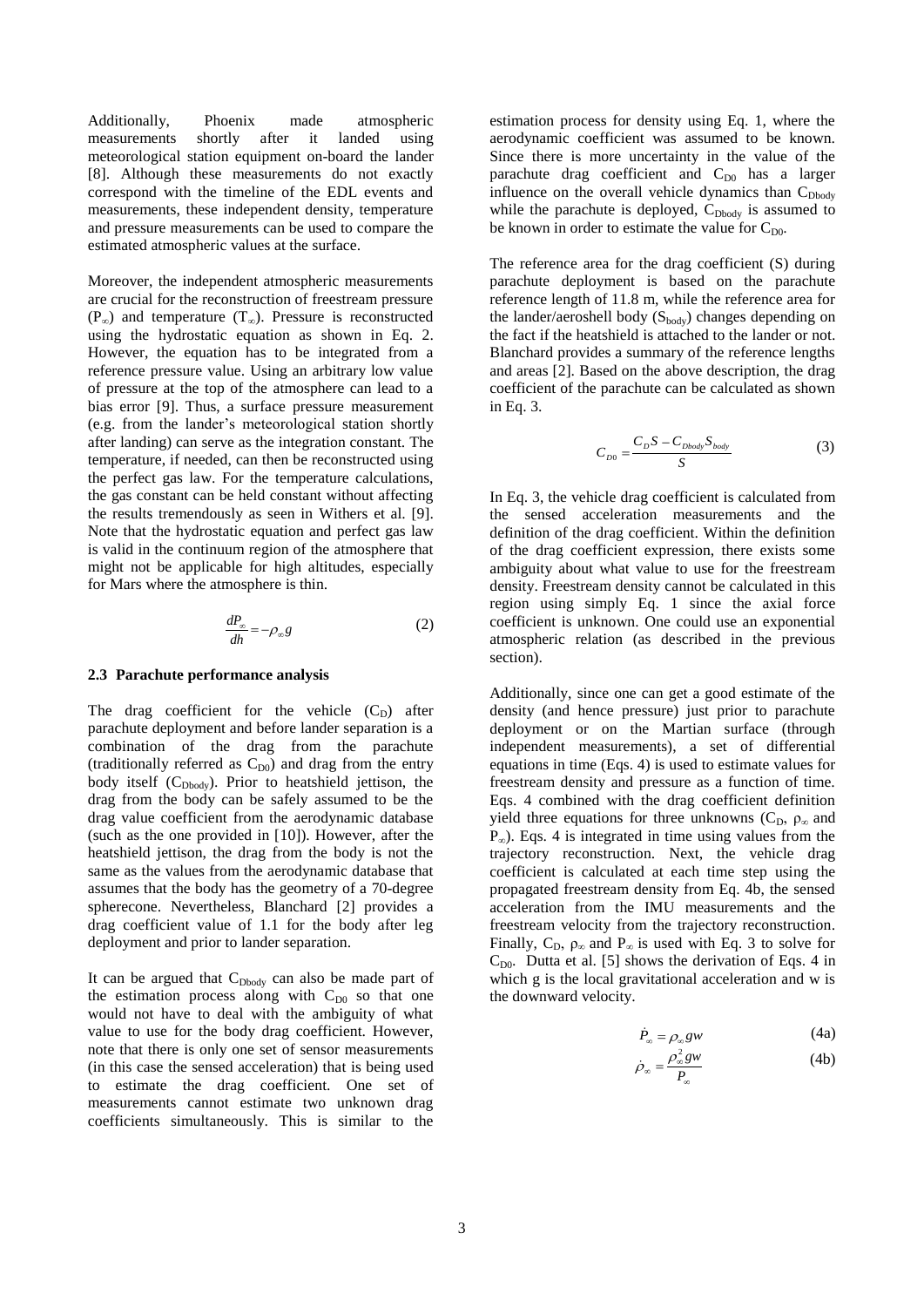# **3. RESULTS**

Phoenix telemetry data was provided to the authors by NASA. The IMU data was provided in the form of  $\Delta V$ and  $\Delta\theta$  in three axes as a function of time. Since the reconstruction algorithm described earlier requires acceleration and angular rate information, numerical methods were used to convert ΔV and Δθ. Blanchard describes the process in detail [\[2\]](#page-6-1). It should be noted that unlike Blanchard, no filtering methods were applied to smooth the IMU data. Since the EKF itself is a filter, the algorithm can handle the numerical noise associated with the conversion process internally.

The initial conditions and the uncertainties for the trajectory state variables are shown in [Table 1.](#page-3-0) These values are found from the final prediction of the spacecraft's navigation and orbit determination process before atmospheric entry [\[2,](#page-6-1) [3\]](#page-6-2).

<span id="page-3-0"></span>Table 1. Initial states and uncertainties [\[2,](#page-6-1) [3\]](#page-6-2) and process and measurement noise.

| <b>State</b>                   | Values   | $3\sigma$ Uncertainty |  |
|--------------------------------|----------|-----------------------|--|
| Radius (km)                    | 3522     | 0.0075                |  |
| Declination (deg)              | 69.36    | 0.001                 |  |
| Longitude (deg)                | 197.7    | 0.002                 |  |
| Inertial velocity (km/s)       | 5.600    | 0.000439              |  |
| Flight path angle (deg)        | $-13.01$ | 0.0003                |  |
| Azimuth angle (deg)            | 77.70    | 0.007                 |  |
| Acceleration noise ( $mm/s2$ ) |          | 8.10                  |  |
| Angular rate noise (µrad/s)    |          | 135                   |  |
| Radar altimeter (m)            |          | 3.00                  |  |

[Table 1](#page-3-0) also contains process noise and measurement uncertainty information. The values for these quantities is derived from information in Taylor et al. [\[3\]](#page-6-2), which describes the IMU sensors and their calibration data, and Skulsky et al. [\[11\]](#page-7-0), which describes the performance of the on-board radar. Typically, the process noise is a parameter that is tuned based on the problem in question and the propagation time step size used in the reconstruction. However, in this case, the propagation equations were found to be highly sensitive to variations in the IMU measurements. Any other variations in the process were at a lower order of magnitude when compared to the IMU noise level. Thus, IMU uncertainties were assumed to be the actual values for the process noise.

### **3.1 Trajectory reconstruction**

The EKF tool generated an estimate of the flight trajectory, which included Phoenix's position, velocity and attitude from atmospheric entry to touchdown. [Table 2](#page-3-1) shows the reconstructed values of some key parameters for Phoenix's trajectory, such as the timeline of major events, the EKF propagated uncertainties, pre-flight predictions and the EDL reconstruction conducted by Desai et al. [\[1\]](#page-6-0).

<span id="page-3-1"></span>Table 2. Events timeline and other metrics for Phoenix.

| Pre-  | <b>Desai</b>                                   | <b>EKF</b>                              | EKF                   |
|-------|------------------------------------------------|-----------------------------------------|-----------------------|
|       |                                                |                                         | Uncer.<br>$3\sigma$   |
|       |                                                |                                         |                       |
|       |                                                |                                         |                       |
|       |                                                |                                         |                       |
|       |                                                |                                         |                       |
|       |                                                |                                         | 0.714                 |
|       |                                                |                                         |                       |
|       |                                                |                                         |                       |
| 368.3 | 387.6                                          | 395.6                                   | 12.4                  |
| 11.1  | 11.6                                           | 10.9                                    | 0.840                 |
|       |                                                |                                         |                       |
| 10.2  | 10.9                                           | 10.6                                    | 0.842                 |
|       |                                                |                                         |                       |
|       |                                                |                                         |                       |
| 392.3 | $404.\overline{9}$                             | 405.0                                   |                       |
|       |                                                |                                         |                       |
| 982   | 925                                            | 951                                     | 64                    |
|       |                                                |                                         |                       |
| 952   | 897                                            | 859                                     | 63.6                  |
|       |                                                |                                         |                       |
| 806   | 720                                            | 748                                     | 62.7                  |
|       |                                                |                                         |                       |
| 51.9  | 52.1                                           | 52.5                                    | 6.16                  |
|       |                                                |                                         |                       |
|       |                                                |                                         |                       |
| 436.2 | 446.1                                          | 446.0                                   |                       |
|       |                                                |                                         |                       |
| 2.16  | 2.38                                           | 2.96                                    | 9.17                  |
|       | Flight<br>$[1]$<br>9.3<br>219.9<br>12.7<br>11. | et al.<br>$[1]$<br>8.5<br>227.8<br>13.3 | 8.52<br>227.9<br>13.1 |

Note: AGL = above ground level

[Table 2](#page-3-1) shows that the values for the Desai et al. reconstruction and the EKF reconstruction are close to each other, although the EFK reconstruction has the added benefit of quantifying the uncertainty bounds for the estimated properties. The reconstructed events appear to have occurred somewhat later than the preflight predictions. For example, the estimated height of parachute deployment was approximately 400 m higher than the pre-flight mean. Past reconstructions explain this discrepancy by a higher-than-expected total angle of attack of the vehicle in the hypersonic regime of flight [\[1\]](#page-6-0). NASA reconstruction efforts attribute this situation to an under-prediction of the aerodynamic coefficients in the hypersonic phase or a center-ofgravity shift in the radial direction leading to a trajectory with higher lift [\[12\]](#page-7-1).

Phoenix was designed to fly a ballistic trajectory, thus even a small offset in the radial direction could have led to a larger angle of attack for trim and a higher lift force than expected. Desai et al. notes that the largest discrepancy between the pre-flight and reconstructed aerodynamics occurred between 75 to 125 seconds [\[1\]](#page-6-0). The EFK trajectory estimation shows that the freestream velocity ( $V_{\infty}$ ) for this period was between 4 and 5.5 km/s. [Fig. 2](#page-4-0) displays the reconstructed total angle of attack from the EKF reconstruction and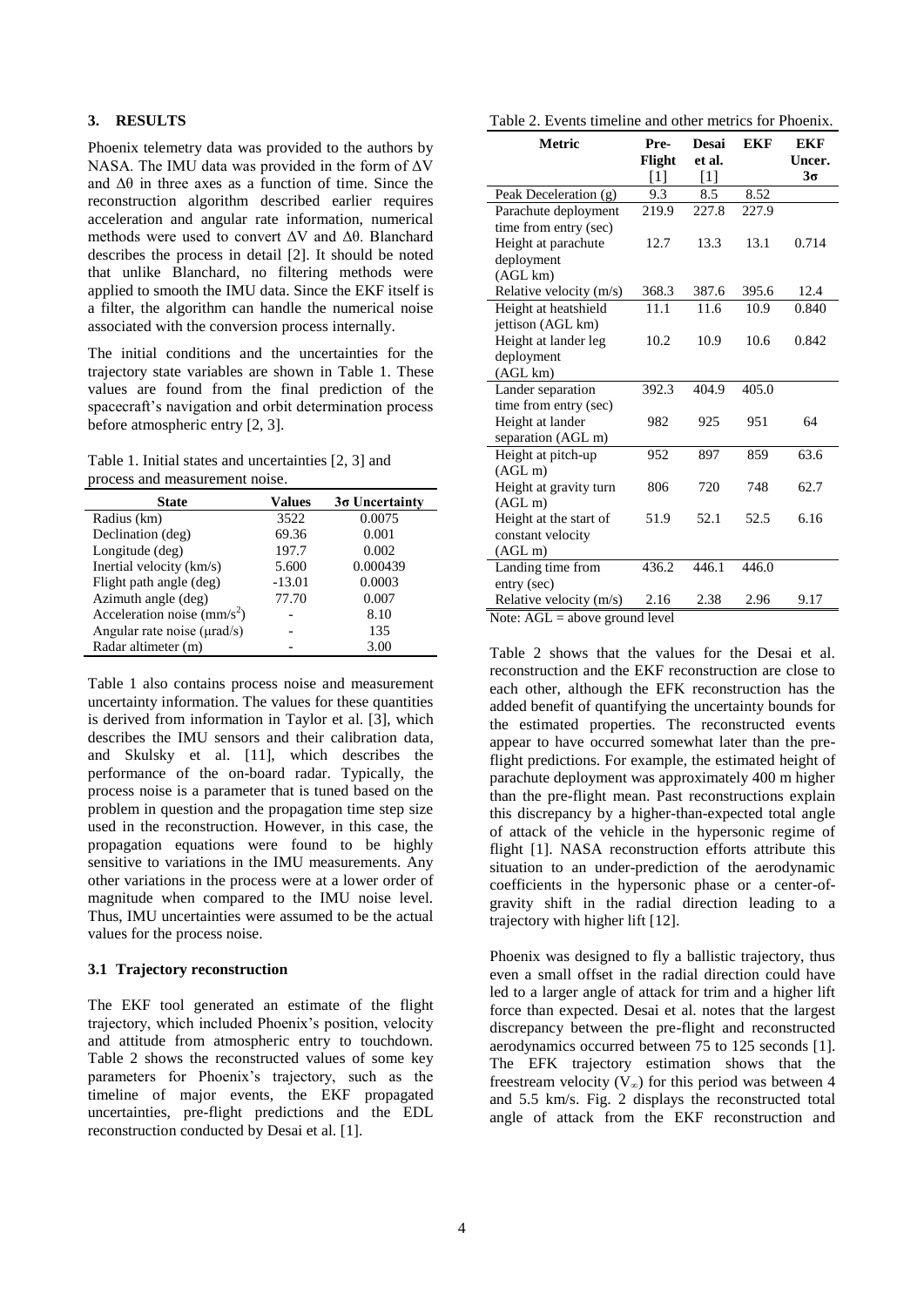includes the pre-flight prediction from Desai et al.[\[1\]](#page-6-0). The EKF-based reconstruction does indeed seem to corroborate the NASA explanation for the deviation from pre-flight predictions.



Fig. 2. Total angle of attack reconstruction.

<span id="page-4-0"></span>The trim angle of attack appears to be around 2.5 degrees from 75 to 125 seconds, while the pre-flight prediction for this region was about 0.5 degrees. Assuming modified Newtonian aerodynamics and using the aeroshell geometry described in Edquist et al. [\[10\]](#page-6-9), a radial offset of around 4-5 mm can lead to the approximate change in trim angle seen in [Fig. 2.](#page-4-0) Results from Edquist et al. [\[10\]](#page-6-9) would support that conclusion, although recall that the estimate for the radial offset provided here is based purely on firstorder methods, whereas higher fidelity tools, such as computational fluid dynamics, can improve the estimate of the offset.

[Fig. 3](#page-4-1) compares the EKF flight reconstruction of the terminal descent portion of the EDL with literature and pre-flight predictions [\[1\]](#page-6-0). Key timeline elements such as lander separation, gravity turn and constant velocity landing are present in the figure. The EKF reconstruction agrees well with the literature results. In fact, [Fig. 4](#page-4-2) shows the residual between the EKF reconstructed velocity and the Desai et al. reconstruction and the difference is within the estimated 1σ uncertainty. Additionally, it should be noted that the velocity uncertainty does change from initial conditions; however, the filter processes so much sensor data from the top of the atmosphere to the terminal descent sequence that the velocity uncertainty does not change significantly in this section of the trajectory.



<span id="page-4-1"></span>Fig. 3. Altitude versus ground relative velocity.



<span id="page-4-2"></span>Fig. 4. Residual velocity compared to literature.

The EKF-based reconstruction gives the final landing site for the vehicle at  $68.9^{\circ}$  N  $\pm$  1.23x10<sup>-5</sup> deg. (1 $\sigma$ ) and 234.2° E  $\pm$  5.08x10<sup>-5</sup> deg. (1 $\sigma$ ). The estimated trajectory parameters correspond well with figures published in the literature from deterministic reconstructions [\[1,](#page-6-0) [2\]](#page-6-1), but the EKF-based reconstruction also quantifies the uncertainty in these values. Additionally, the EKF reconstruction methodology is able to simultaneously incorporate different types of vehicle sensor data (in this case IMU with radar altimeter) to create a coherent estimate of the trajectory. Since the true trajectory of the vehicle is unknown, incorporating information from all available sensors rather than relying on only one or two data types can improve one's best estimate of the trajectory.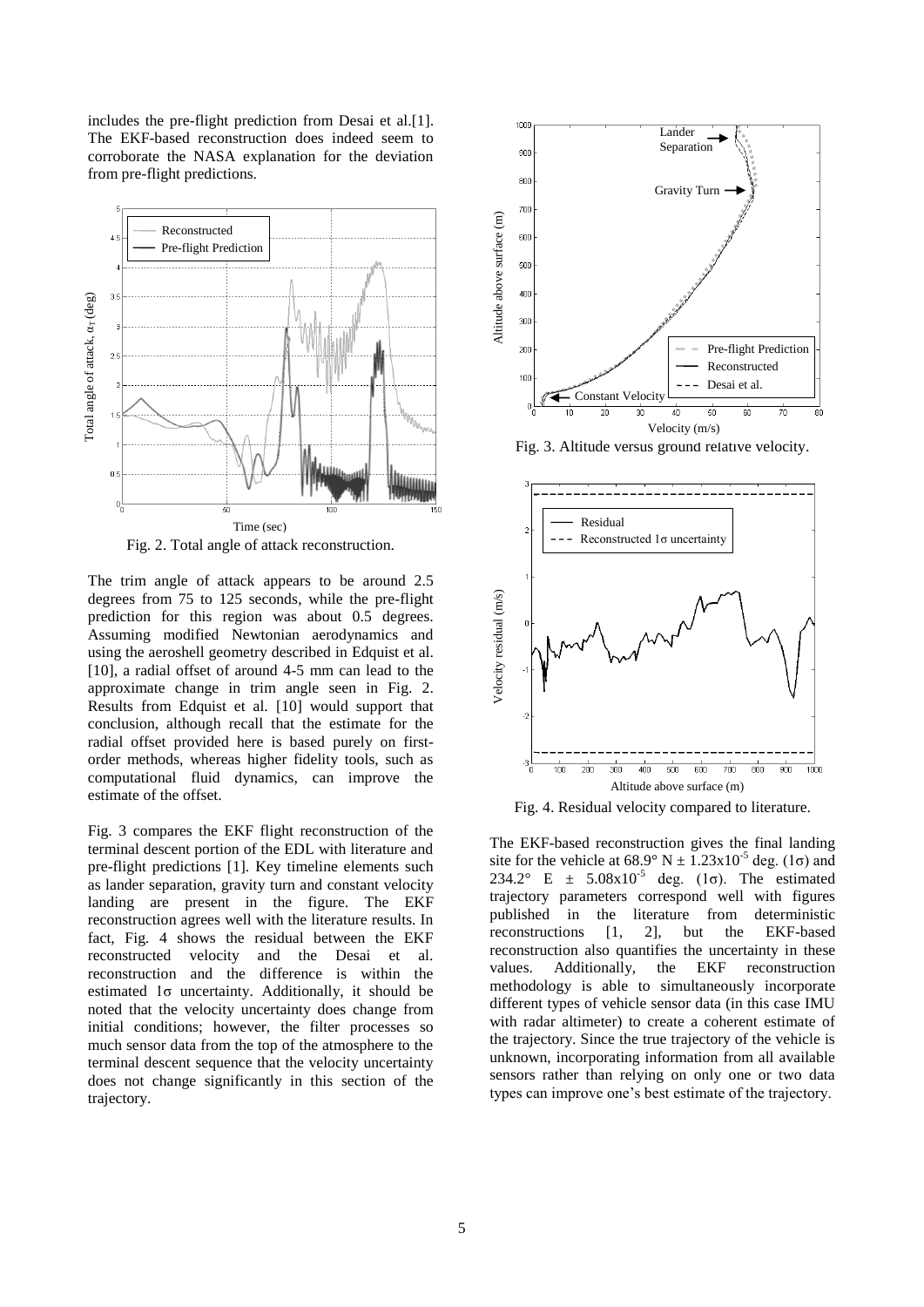#### **3.2 Atmosphere reconstruction**

Atmospheric parameters, such as density, can be reconstructed from IMU data, knowledge of the aerodynamic database and the estimated velocity history. Edquist et al. [\[10\]](#page-6-9) provides the aerodynamic database for the flight regime prior to parachute deployment. [Fig. 5](#page-5-0) shows the reconstructed density profile from the EKF estimated states and the results from an independent atmospheric reconstruction done as part of the Planetary Data System (PDS) program at NASA [\[3\]](#page-6-2). The results only go down to parachute deployment.



Fig. 5. Density reconstruction.

<span id="page-5-0"></span>The fluctuations in the reconstructed density at higher altitudes are due to the large noise in the sensed acceleration data during the early part of entry. This noise can be smoothed by using a moving average filter as seen in Withers and Catling [\[3\]](#page-6-2). However, for altitudes under 100 km, the density estimated by the EKF closely matches the PDS solution even without using the moving average filter. This is especially interesting since the PDS solution was done deterministically [\[3,](#page-6-2) [9\]](#page-6-8), and used an aerodynamic database that did not have as many data points as the database from Edquist et al. [\[10\]](#page-6-9). It appears that the density reconstruction for Phoenix's trajectory is not as sensitive to the aerodynamic database information; thus, the assumption of perfect knowledge of aerodynamics seems more reasonable since the aerodynamic uncertainty does not seem to affect adversely the atmospheric estimate.

[Fig. 6](#page-5-1) shows the reconstructed pressure using the hydrostatic equation (Eq. 2). The surface pressure

measurement that Phoenix's meteorological station took shortly after landing is also shown in [Fig. 6.](#page-5-1) Since the integration process is a smoothing procedure, it is not surprising that the fluctuations seen in the density reconstruction have been removed.





<span id="page-5-1"></span>It is again worth noting that the reconstruction in [Fig. 6](#page-5-1) was done using the hydrostatic equation, which assumes continuum atmosphere, which may not be valid at high altitudes.

#### **3.3 Parachute performance reconstruction**

[Fig. 7](#page-5-2) shows the drag coefficient for the parachute together with the parachute reconstruction conducted by Adams et al. [\[4\]](#page-6-3). Also depicted is the  $C_{D0}$  of 0.615 that was found from a parachute drop test on Earth [\[4\]](#page-6-3).



<span id="page-5-2"></span>Fig. 7. Parachute drag coefficient reconstruction.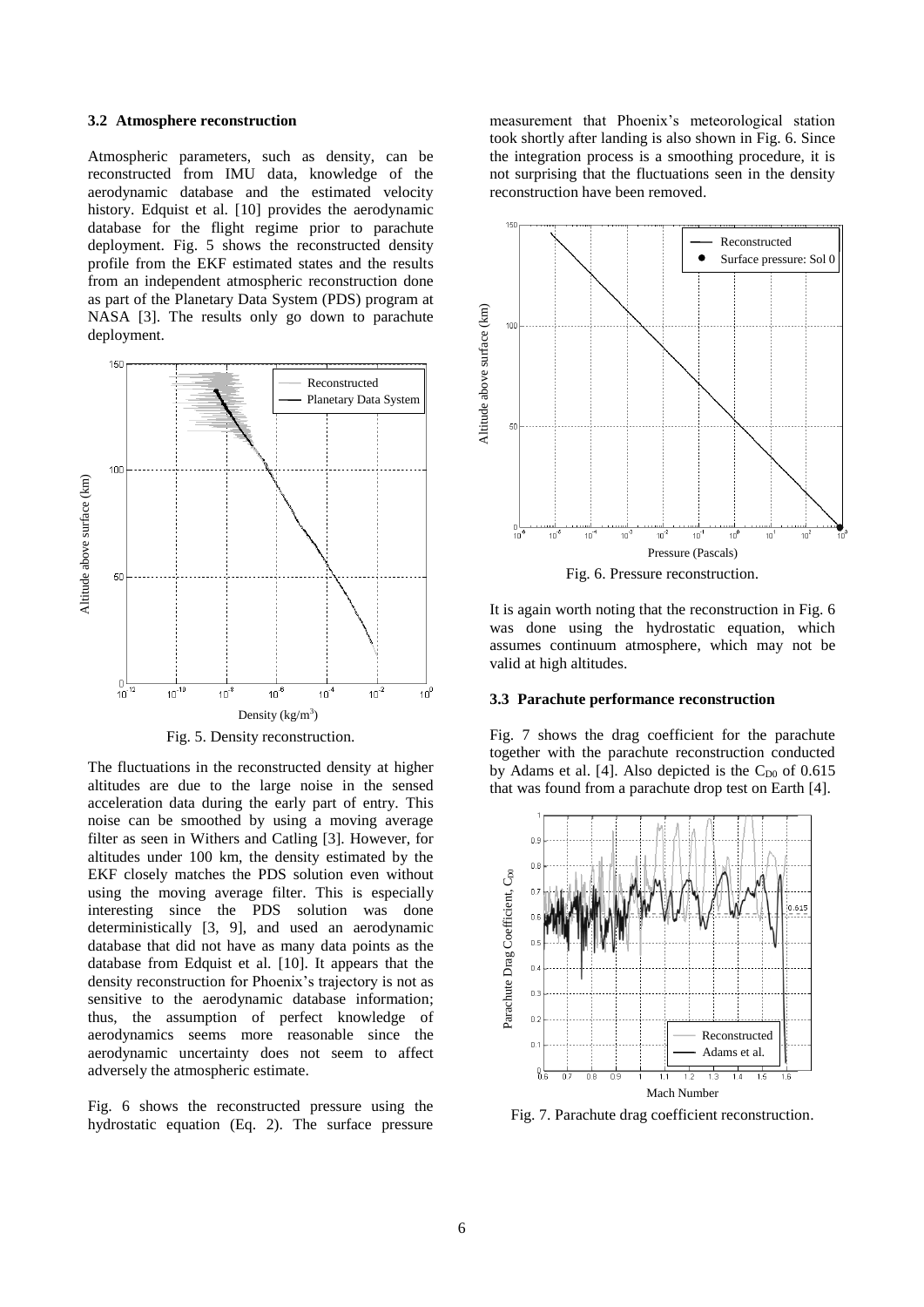The reconstructed values from Adams et al. and the current study do not exactly match as shown in [Fig. 7.](#page-5-2) However, the discrepancy can be attributed to the different reconstruction techniques used for both processes. Adams et al. used the trajectory reconstructed from deterministic algorithms similar to Desai et al.'s work, whereas this study's results were heavily influenced by the uncertainty in the process and measurements by the EKF. Since the reconstructed trajectory parameters appear often in the calculation of  $C_{\text{D}0}$  in the form of the freestream velocity, density and the total angle of attack, it is not surprising that the values of the two reconstructions do not match exactly. Nevertheless, both figures show a similar trend and are close to the  $C_{D0}$  of 0.615 predicted from terrestrial drop tests [\[4\]](#page-6-3). The EKF-based reconstruction has the advantage of incorporating the process and advantage of incorporating measurement uncertainty in the estimation methodology. Thus, the reconstructed parameters also have their uncertainties quantified from the actual flight data itself. However, the deterministically based reconstruction would need an additional Monte Carlo analysis to quantify the uncertainties in the aerodynamics.

# **4. CONCLUSIONS**

A statistically based methodology to reconstruct the trajectory, atmosphere and aerodynamic characteristics of a Mars EDL vehicle is shown and the process is demonstrated using the Phoenix lander dataset. Results are compared with figures in the literature, and overall the statistical method provides similar results to these independent efforts with the added benefit of statistically quantifying the uncertainties of these estimates. The specific results provided in this paper includes Phoenix's event timeline, reconstructed terminal descent trajectory, freestream density, pressure, and the estimated drag coefficient of the supersonic parachute.

The reconstruction methodology demonstrated here shows promise and can be used reconstruct EDL system performance for future missions and potentially enhance current system design tools. However, a few improvements to the reconstruction methodology are noted in this study. The methodology can be improved for atmospheric and aerodynamic coefficient reconstruction if direct measurement of the freestream pressure can be made. Then the aerodynamic uncertainty can be separated from the atmospheric uncertainty. This type of data will available from the Mars Science Laboratory dataset. Additionally, a statistical estimator that is of a higher order than the EKF can improve the quantification of the state variable uncertainty.

## **REFERENCES**

<span id="page-6-0"></span>1. Desai P., Prince, J., Queen, E., Cruz, J. and Grover, M. Entry, Descent, and Landing Performance of the Mars Phoenix Lander, AIAA/AAS Astrodynamics Specialist Conference and Exhibit, AIAA 2008-7346, August 2008.

<span id="page-6-1"></span>2. Blanchard R.C. Mars Phoenix Mission Entry, Descent, and Landing Trajectory and Atmosphere Reconstruction. Georgia Washington University, white paper, Grant No. CCLS20458F, January 2009.

<span id="page-6-2"></span>3. Withers P. and Catling D.C. Production of Reduced Data Records for the Phoenix Atmospheric Structure Experiment, NASA Planetary Data System, PHX-M-ASE-5-EDL-RDR-V1.0, 2010.

<span id="page-6-3"></span>4. Adams D.S., Witkowski A. and Kandis M. Phoenix Mars Scout Parachute Flight Behavior and Observations, IEEE Aerospace Conference, IEEEAC 1534, January 2011.

<span id="page-6-4"></span>5. Dutta, S. and Braun R.D. Mars Entry, Descent, and Landing Trajectory and Atmosphere Reconstruction, AIAA Aerospace Sciences Meeting Including the New Horizons Forum and Aerospace Exposition, AIAA 2010-1210, January 2010.

<span id="page-6-5"></span>6. Julier, S., Uhlmann, J. and Durrant-Whyte, H.F. A New Method for the Nonlinear Transformation of Means and Covariances in Filters and Estimators, *IEEE Transactions on Automatic Control*, Vol. 45, No. 3, 2000.

<span id="page-6-6"></span>7. Gazarik, M.J., Wright, M.J., Little, A., Cheatwood, F.M., Herath, J.A., Munk, M.M., Novak, F.J. and Martinez, E.R. Overview of the MEDLI Project, IEEE Aerospace Conference, IEEEAC Paper No. 1510, 2008.

<span id="page-6-7"></span>8. Taylor P.A., Catling, D.C., Daly, M., Dickinson, C.S., Gunnlaugsson, H.P., Herri, A. and Lange, C.F. Temperature, pressure, and wind instrumentation in the Phoenix meteorological package, *J. Geophysical Research*, Vol. 113, E00A10, 2008.

<span id="page-6-8"></span>9. Withers P., Towner, M.C., Hathi, B. and Zarneckbi, J.C. Analysis of entry accelerometer data: A case study of Mars Pathfinder, *Planetary and Space Science*, Vol. 51, 541-561, 2003.

<span id="page-6-9"></span>10. Edquist, K.T., Desai P.N. and Schoenenberger M. Aerodynamics for the Mars Phoenix Entry Capsule, AIAA/AAS Astrodynamics Specialist Conference and Exhibit, AIAA 2008-7219, August 2008.